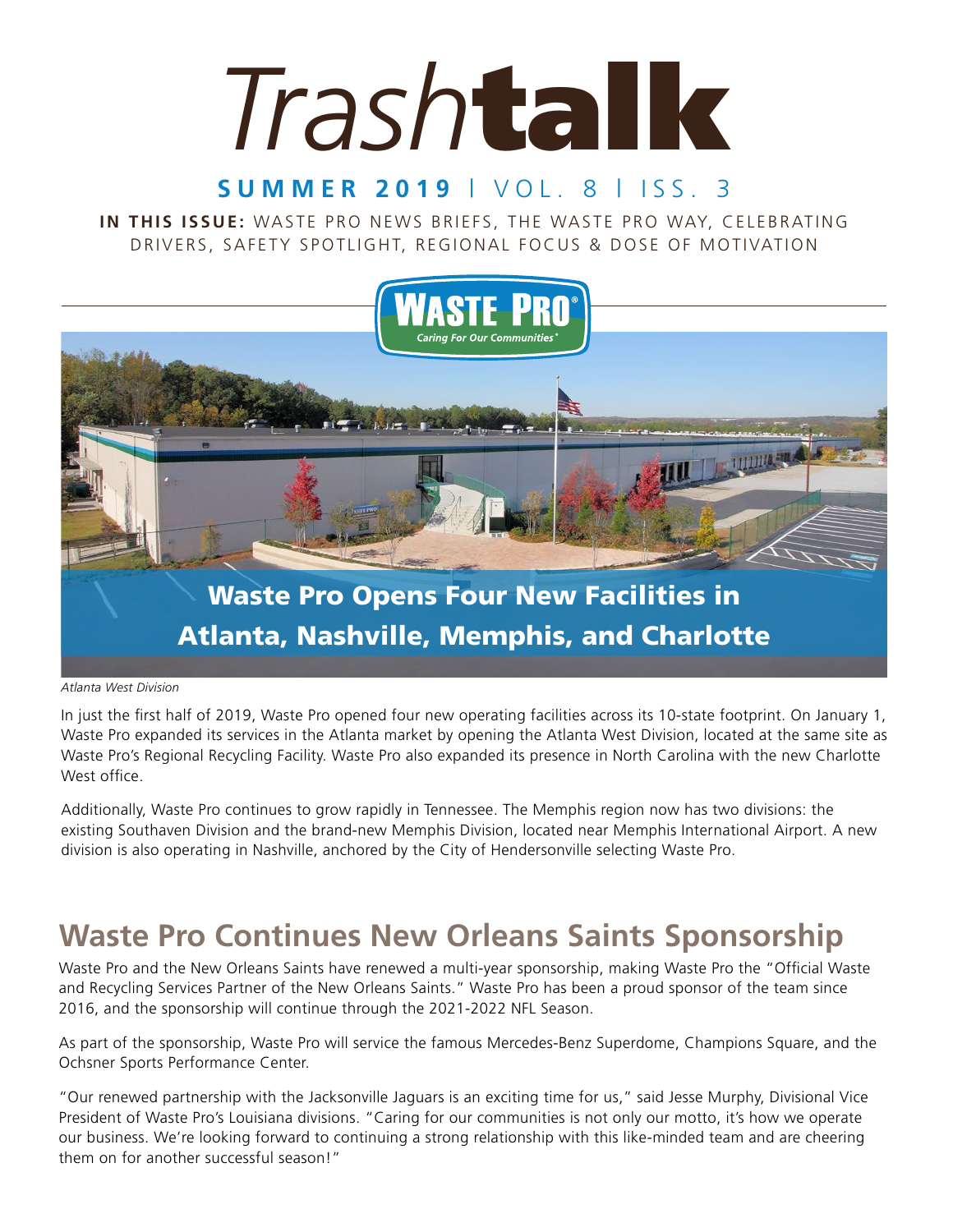#### WASTE PRO BRIEFS



## **Hattiesburg's Chris Lockwood Named 40 Under 40, Promoted to RVP**

Chris Lockwood, former Divisional Vice President of Waste Pro's South Mississippi divisions, has received the prestigious Waste360 40 Under 40 Award. Also known as the Rising Star Award, the program "honors the next generation of leaders shaping the future of the waste and recycling industry." Lockwood was formally honored with the award during the annual WasteExpo conference in Las Vegas in May.

Shortly after Waste360 announced Lockwood as a

winner, he was promoted to Regional Vice President of the newly-created Southern Mississippi region, which includes Waste Pro's Hattiesburg, Gautier, Gulfport, Brookhaven, and Natchez operations.

A graduate of Florida State University, Lockwood joined Waste Pro in 2013 as a Financial Analyst in the corporate office in Longwood, FL before joining the Management Development Program. In 2015, he was promoted to Division Manager of the Hattiesburg office. Additionally, Lockwood was a member of the inaugural class of Waste Pro's Leadership Initiative, a mentorship program designed to develop a vibrant second generation of young leaders. He is the third member of the inaugural class to receive the 40 Under 40 Award – Waste Pro President Sean Jennings won in 2018, and West Coast Region Municipal Marketing Manager Tracy Meehan won in 2016.

## **Waste Pro CEO John Jennings Honored by Autocar**

Indiana-based Autocar, which manufactures severeduty, cab over engine garbage trucks, presented Waste Pro Founder/CEO John Jennings with the inaugural Partner for Performance Award at this year's Manger's Meeting in Memphis, TN. They selected Jennings for the award because of Waste Pro's "continuing loyalty and commitment to excellence in the refuse industry." Jennings will also be commemorated in Autocar's Customer Hall of Fame.



**From L-R: Autocar Trucks President James M. Johnston, Waste Pro President Sean Jennings, Waste Pro CEO John Jennings, Autocar Director of Fleet Sales Cliff Buck**

#### DOSE OF MOTIVATION

**"** *Success isn't always about greatness. It's about consistency. Consistent hard work leads to success. Greatness will come."* 

#### **Dwayne Johnson**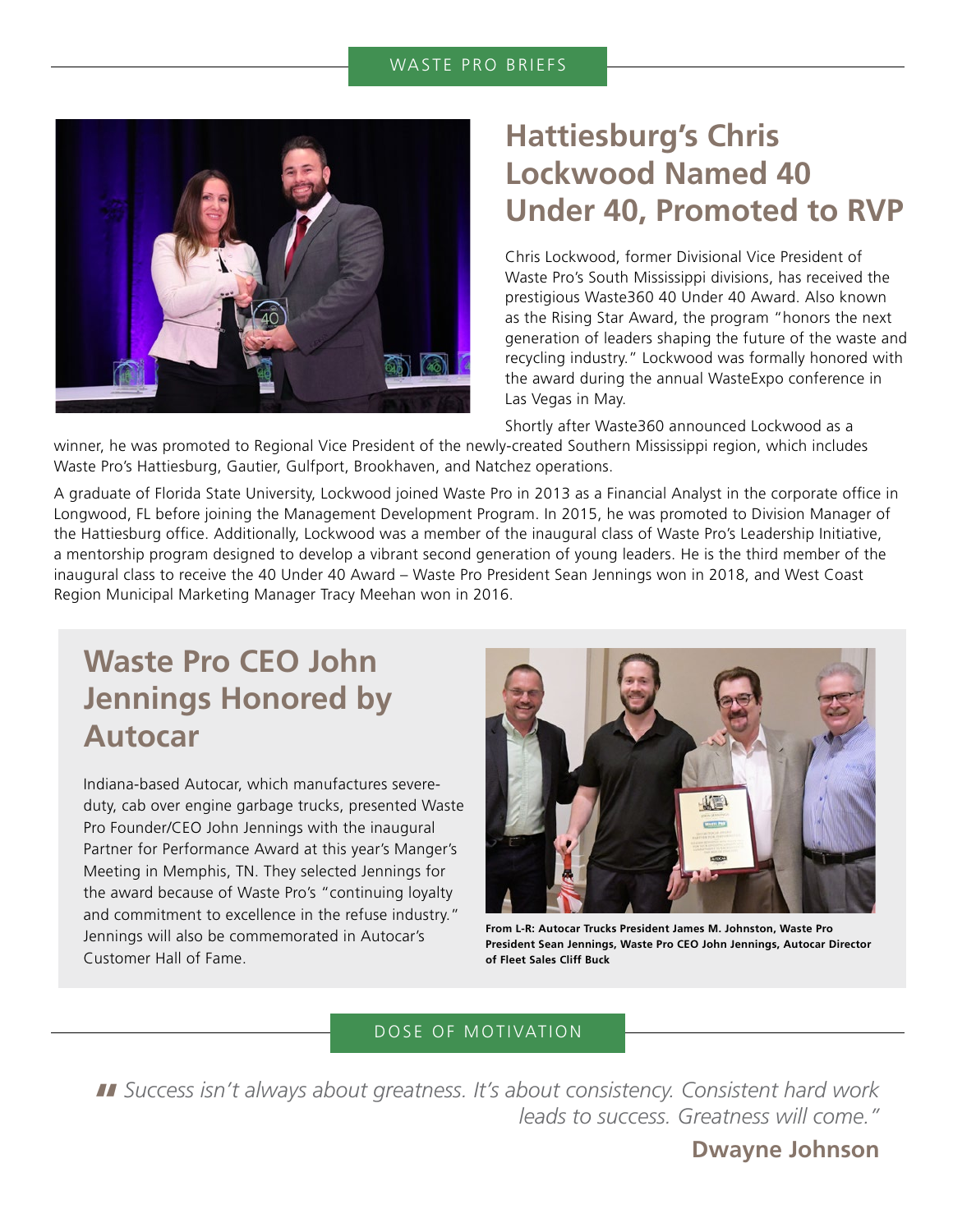#### MANAGERS' MEETING 2019



Waste Pro's annual Managers' Meeting was held in February at The Peabody Memphis, near Waste Pro's new Memphis Division. Sean Jennings gave his first presentation as President, unveiling a video now available to every division on proper safety lane procedures. To top off the meeting, Roland Joyner, Regional Vice President of the Southern region, got to lead the famous Peabody Duck March, a tradition at the hotel since the 1930s.

#### THE WASTE PRO WAY

## **Educating Children to Create a Greener Planet**



Before school let out for the summer, Christus Victor Preschool in Ocean Springs, MS invited Waste Pro to teach the students about recycling. The students had previously spent a few weeks about conservation as part of their curriculum, learning about reusing items consisting of compost, donating clothes and toys, and shopping at thrift stores.

At the conclusion of their lessons on recycling, Waste Pro staff from the Gautier and Gulfport offices visited the school to teach the students about the different recycling symbols, how to prepare items to be recycled, the collection process, and how recycled items are turned into other things for reuse.

"Our future starts with our children, so we were thrilled that Christus Victor Preschool invited us to educate the next generation about something that affects us all," said Regional Vice President Chris Lockwood.



## **Alachua Staff Goes the Extra Mile**

After a powerful thunderstorm blew through Alachua, FL, Division Manager Nathan Frischkorn and Driver Supervisor Fernando Colon took it upon themselves to clean up the mess left behind. Joe Hancock, a resident in the area, recorded a video showing the crew picking up trash that blew all over the road when the cans were knocked over in the storm.

"Pretty amazing what Waste Pro is doing, coming out and picking up all the trash cans that were blown over in the area," Hancock said in the video. "They picked all this up. They did a good job."

To view the full video, check out Waste Pro's Twitter page at @Waste\_Pro\_USA.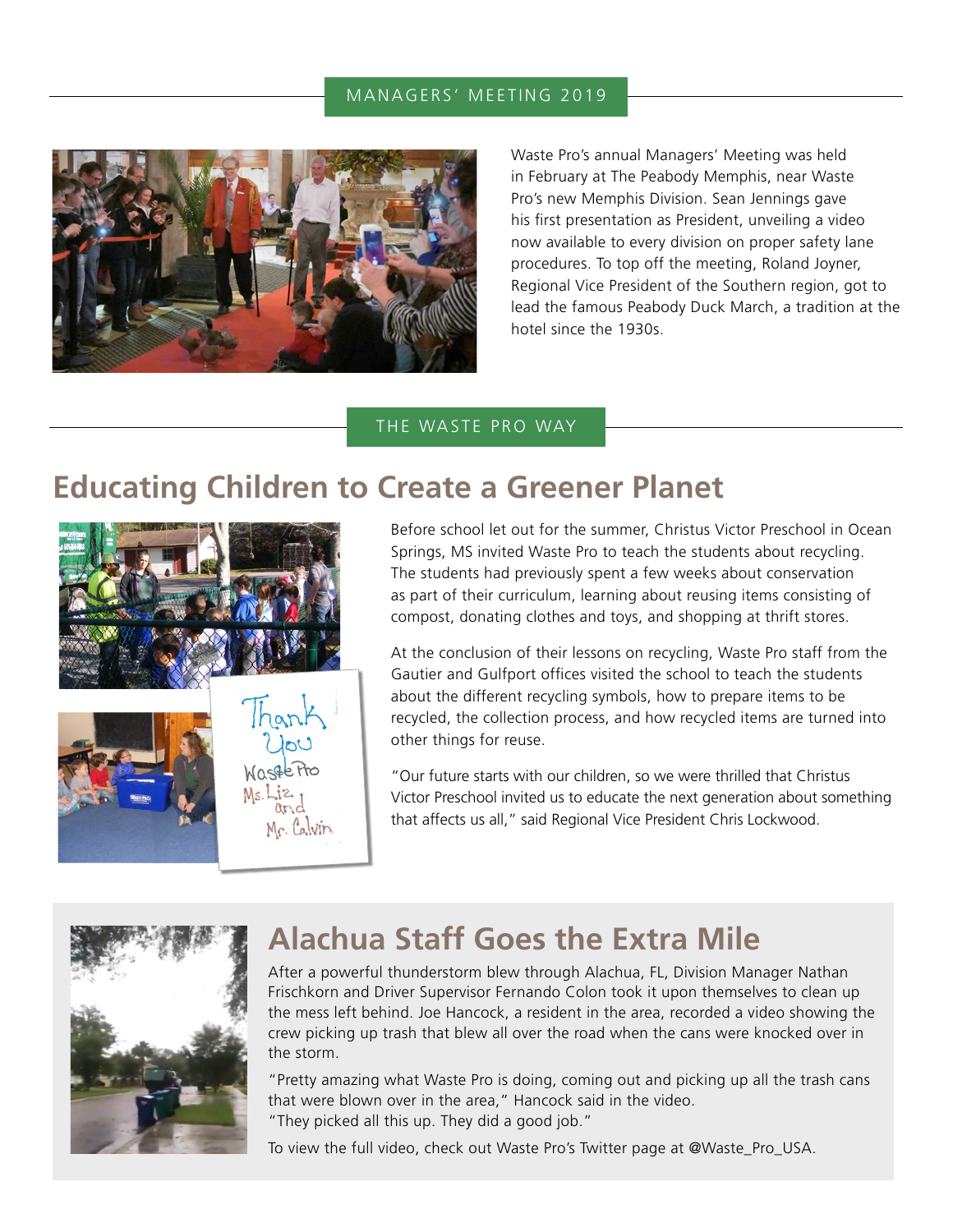#### SAFETY WINNERS

Waste Pro began it's \$10,000 Safety Award Program in 2004 and it's \$5,000 Helper Bonus Program in 2016, with helpers being eligible to receive the bonus starting this year. To date, more than \$4.3 million has been awarded to Waste Pro drivers and helpers who exemplify our safety standards. Here are the outstanding team members who earned their awards in the winter of 2018 and the first half of 2019. Will YOU be next?

| DIV. 100-<br>ORLANDO:<br>DIV. 101-<br>SANFORD: | Lino Mona<br>Celius Wagner<br>James Weatherspoon<br>Jose Abad Mendez<br>Pedro Garcia<br>Avery Gibson<br>Torrance Gibson<br>Robert Maddox, Sr.*<br>Marlon Thomas*<br>Korey Woulard | DIV. 112-<br>DAYTONA:                        | Teddy Allen<br><b>Usher Banks</b><br>Richard Cotton<br>Patrick Cure<br>Ronald Denson, Jr.<br>Justin Faccioli<br>Joselito Gines<br>Shawnathon Gordon<br>Harrie Hampton<br>Eddie May | DIV. 601-<br>GAUTIER:     | James Brown<br>Paul Bullard<br>Tony Clausell<br>Robert Diamond III<br>Albert Farver<br>James Goble<br>Jerry Hall<br>Octavius Marshall<br>Kim McDonald<br>Danny Sykes |
|------------------------------------------------|-----------------------------------------------------------------------------------------------------------------------------------------------------------------------------------|----------------------------------------------|------------------------------------------------------------------------------------------------------------------------------------------------------------------------------------|---------------------------|----------------------------------------------------------------------------------------------------------------------------------------------------------------------|
| DIV. 102-<br>COCOA:                            | Courtney McKinney<br>Eric Rodriguez                                                                                                                                               |                                              | Corey Robinson<br>Shawn Stark                                                                                                                                                      | DIV. 602-                 | Rickey Walker<br>Jerome Dean                                                                                                                                         |
| DIV. 103-<br>FT. PIERCE:                       | Randy Pangborn*                                                                                                                                                                   | DIV. 113-<br>CRESTVIEW:                      | <b>Stacy Crooks</b><br>Horace Simmons*                                                                                                                                             | MERIDIAN:                 | James Edwards<br>Willie Goodwin                                                                                                                                      |
| DIV. 106-<br>PALM COAST:                       | David Black*<br>Robert Davenport<br>Victor Keeny<br>Shawn Sanchez<br>Corey Thomas                                                                                                 | DIV. 114-<br>SARASOTA/<br><b>BRANDENTON:</b> | Emanuel Edmonson                                                                                                                                                                   |                           | Willie Harris<br>William Hull<br>Larry Pierce                                                                                                                        |
|                                                |                                                                                                                                                                                   | DIV. 118-<br>PANAMA CITY:                    | Rafael Alberto, Jr.*<br>Thomas Batka, Jr.                                                                                                                                          | DIV. 603-<br>HATTIESBURG: | Gregory Smith                                                                                                                                                        |
| DIV. 107-<br>JACKSONVILLE:                     | Steven Brown<br>Harold Fields, Jr.<br>Hollis Jones<br>Carl King*<br>Gregory Reeves                                                                                                |                                              | Henry Bell<br>Anthony Campbell, Jr.<br>George Foxworth<br>Gregory Julius                                                                                                           | DIV. 604-<br>NEW ORLEANS: | Tony Wells                                                                                                                                                           |
|                                                |                                                                                                                                                                                   |                                              |                                                                                                                                                                                    | DIV. 605-<br>JACKSON:     | Demetrius Chambers*<br>Vincent Collins                                                                                                                               |
|                                                |                                                                                                                                                                                   | DIV. 119-<br>POMPANO:                        | Fardens Pierre-Louissant                                                                                                                                                           | DIV. 606-<br>COLUMBUS:    | Christopher Williams                                                                                                                                                 |
| DIV. 108-<br>PUTNAM:                           | Johnny Brown<br>Terrace Kemp                                                                                                                                                      | DIV. 201-<br>ATHENS:                         | Ronnie Favors                                                                                                                                                                      | DIV. 608-<br>NATCHEZ:     | Tangelous Green<br>Tyrell Jones                                                                                                                                      |
| DIV. 109-<br>FT. MYERS:                        | <b>Guins Menelus</b>                                                                                                                                                              | DIV. 301-<br>HILTON HEAD:                    | Leon Davis                                                                                                                                                                         |                           | Patina Sewell                                                                                                                                                        |
| DIV. 110-<br>TALLAHASSEE:                      | Joseph Segree<br>Maurice Howard<br>Thomas Howard<br>Jeffery Scott<br>Quentin Winbush                                                                                              | DIV. 401-<br><b>BIRMINGHAM:</b>              | Joseph Dodson<br>Stephen Scott<br>Thomas Waites                                                                                                                                    | DIV. 609-<br>GREENWOOD:   | Robert Crouch<br>Anthony Smith                                                                                                                                       |
|                                                |                                                                                                                                                                                   |                                              |                                                                                                                                                                                    | DIV. 611-<br>JONESBORO:   | Donald Galbreath<br>Terry McNelly                                                                                                                                    |
|                                                |                                                                                                                                                                                   | DIV. 503-<br>CHARLOTTE<br>SOUTH:             | Junior Bartley<br>Kengman Jimenez                                                                                                                                                  | DIV. 615-<br>MEMPHIS:     | Lisa Cunningham<br>Keithon Sykes<br>Shaun Taylor                                                                                                                     |

\**indicates previous winners*

For a complete livst of winners, go to *www.wasteprousa.com/safety-award-winners*

#### **DID YOU KNOW?**

Do you have a story about someone in the Waste Pro family doing something special in your region? Send a message to Melissa at *mcatalanotto@wasteprousa.com*. It could be added to Waste Pro's blog!

Read it here: *www.wasteprousa.com/news*.

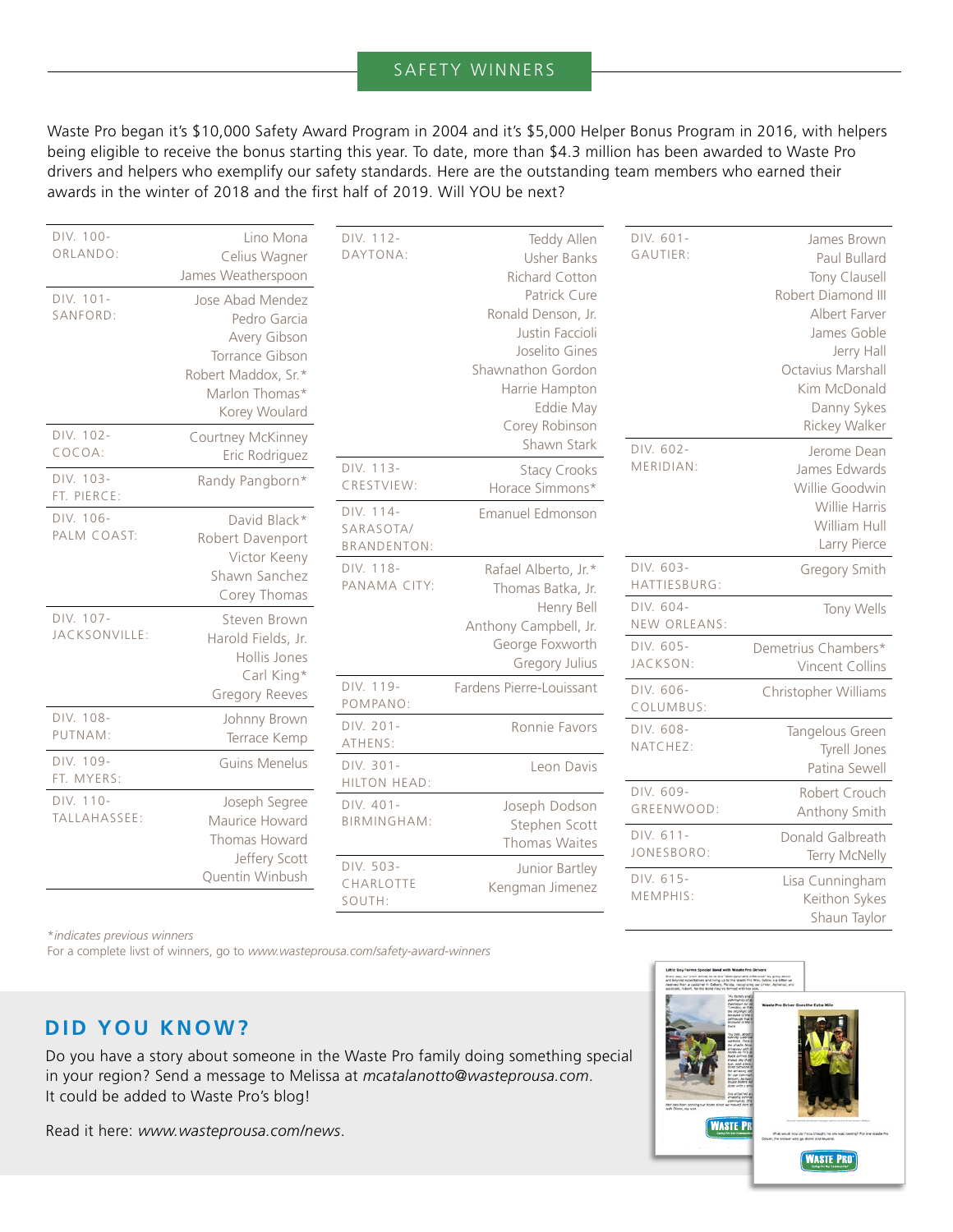#### WINNER SPOTLIGHT



**From L-R: Division Manager John Geboy, Jerry Hall, Danny Sykes, Paul Bullard, Albert Farver, John Jennings, Ricky Walker, James Brown, Kim McDonald, Rupert 'Binky' Jemmott**

Congratulations to Waste Pro's four drivers and three helpers in Gautier, who were recognized for their safety efforts in March. Drivers Jerry Hall, Danny Sykes, Paul Bullard, and Ricky Walker were presented with their \$10,000 Safety Award – the first one for each of them. In addition, helpers Albert Farver, James Brown, and Kim McDonald all received Waste Pro's new \$5,000 Helper Bonus.

#### CELEBRATING DRIVERS



Dave Black, a roll-off driver in Palm Coast, hasn't called out sick in 30 years. Angel Veloz, a roll-off driver in Ft. Myers, has won Waste Pro's \$10,000 Safety Award four times. Horace "Buddy" Simmons, a front-load driver in Crestview, has won the award three times and takes immense pride that the customers along his route have come to expect nothing but the best service from him. You may have read about these drivers in the most recent "Meet Our Waste Pros" features. Waste Pro wants to recognize the diverse and talented team of drivers and helpers all across the company since they are the ones who truly represent the brand to the customers.

If you have an exceptional driver or helper in your region/division you'd like to be recognized in a "Meet Our Waste Pros" feature, send an email to *mcatalanotto@wasteprousa.com* with their name and a brief description about why you are nominating them.